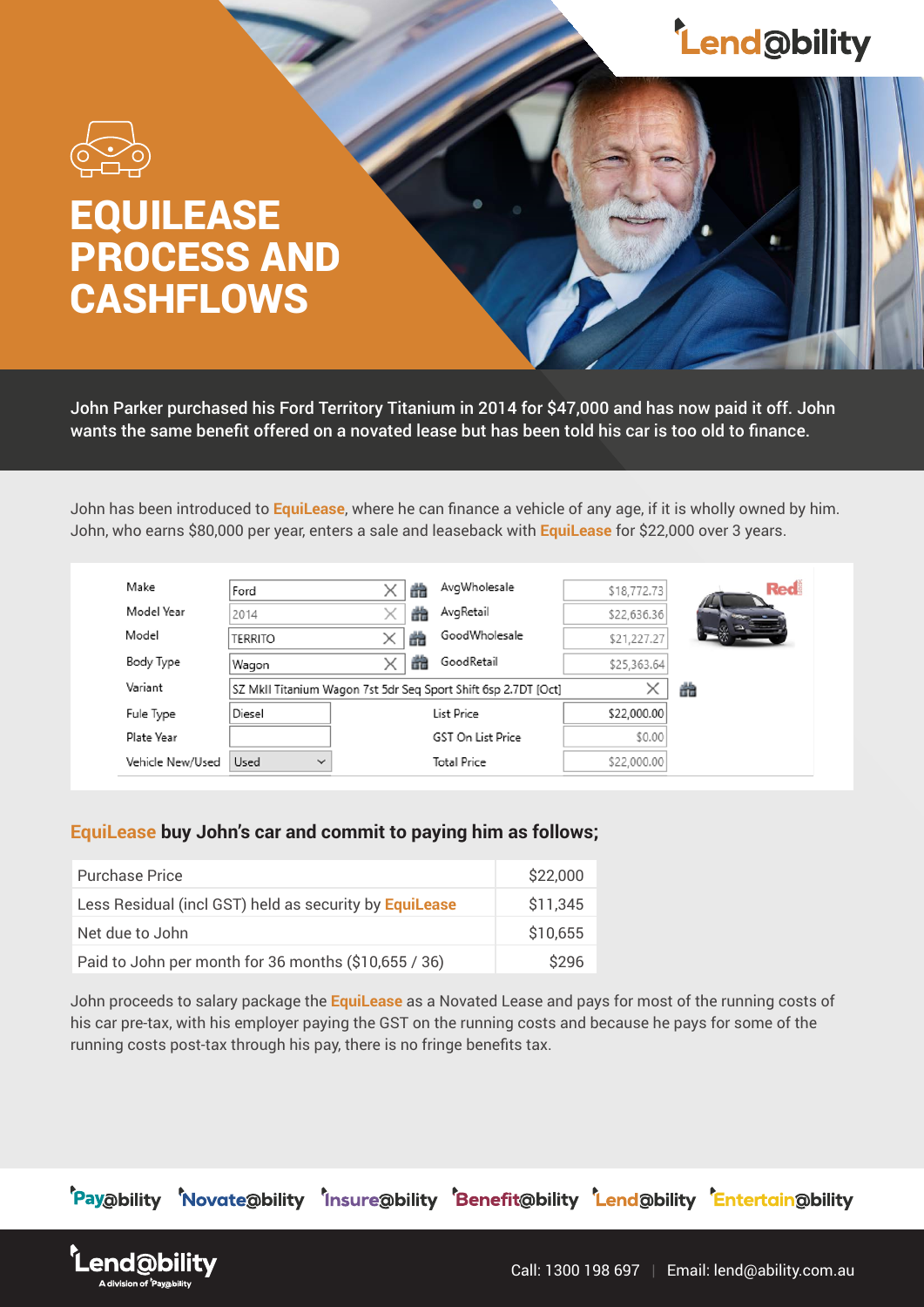

The total budget for running John's car is \$1,242 per month, with his employer paying the GST, leaving a net budget of \$1,129. This includes a pre-tax finance repayment of \$491 (**\$331** post-tax) for the next 36 months, which is largely offset by the payment from the EquiLease of **\$296**.

|                              | <b>Not Salary</b><br>Packaged |     | <b>Salary</b><br><b>Packaged</b> |
|------------------------------|-------------------------------|-----|----------------------------------|
| <b>Vehicle Purchase</b>      |                               |     |                                  |
| Cost of car                  | 22,000.00                     |     | 22,000.00                        |
| <b>Fleet Discount</b>        |                               |     | 0.00                             |
| GST                          | 0.00                          |     |                                  |
| Trade in                     | 0.00                          |     | 0.00                             |
| Total cost of car            | 22,000.00                     |     | 22,000.00                        |
| FBT Base Value*              |                               |     | 22,000.00                        |
|                              |                               |     |                                  |
| <b>Ongoing running costs</b> |                               |     |                                  |
| Lease repayments             | 540.42                        | 4.0 | 491.29                           |
| Fuel                         | 332.29                        |     | 302.08                           |
| Service costs                | 91.66                         |     | 83.33                            |
| <b>Tyres</b>                 | 110.00                        |     | 100.00                           |
| Rego                         | 50.41                         |     | 45.83                            |
| Insurance                    | 73.34                         |     | 66.67                            |
| <b>Road Side Assistance</b>  | 0.00                          |     | 0.00                             |
| Other                        | 44.44                         |     | 40.40                            |
|                              | 1,242.56                      |     | 1,129.60                         |

'Pay@bility 'Novate@bility 'Insure@bility 'Benefit@bility 'Lend@bility 'Entertain@bility

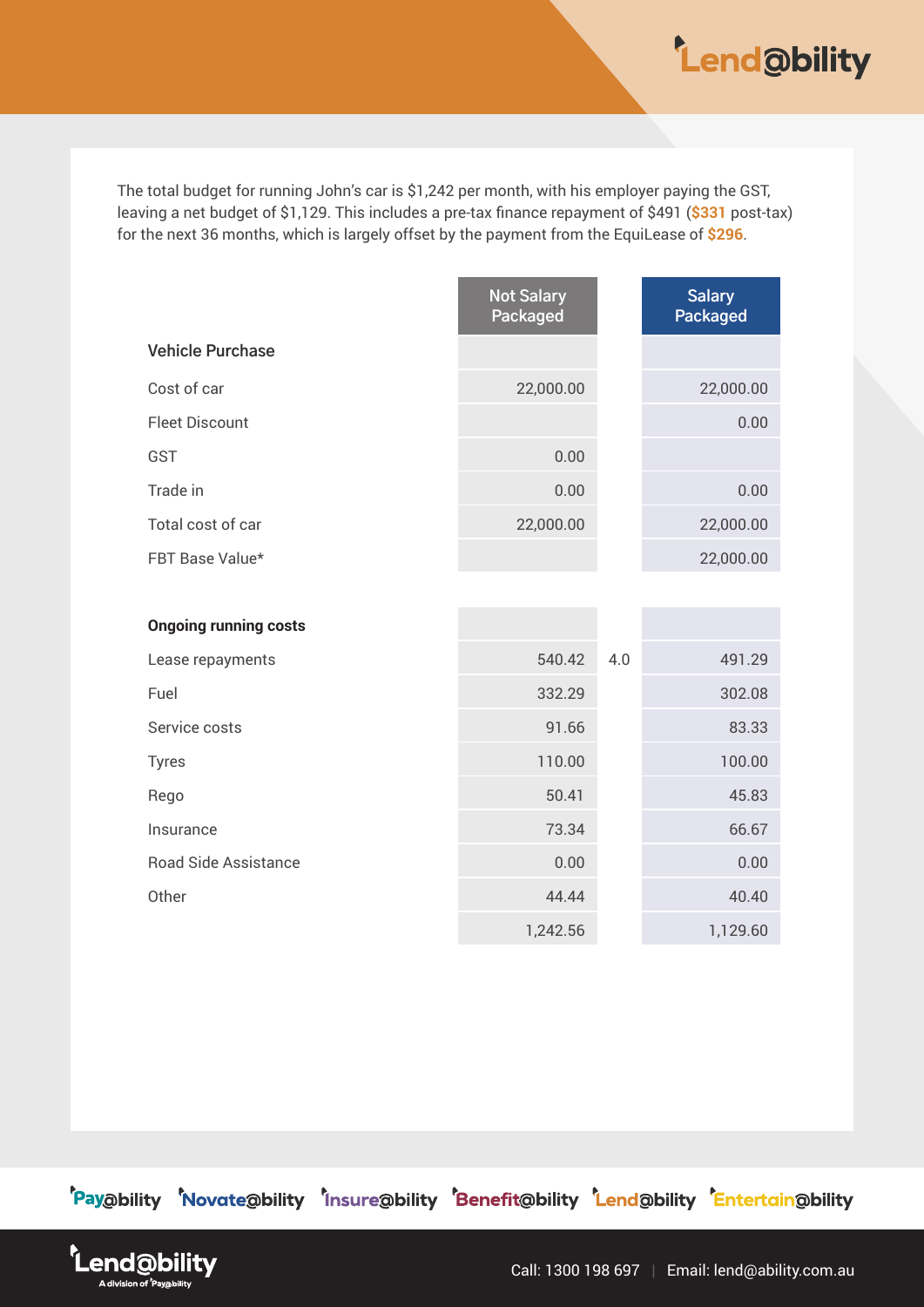

John now saves \$3,852 per year for the next 3 years and \$11,588 over the term. All costs of running the car are included and John is provided with a fleet card which he uses to pay all cost, excluding the registration and insurance. Because he uses the fleet card, he obtains discounts on maintenance, fuel, tyres, and batteries, as if he were a fleet user.



John established his insurance with a well know provider and pays for it monthly. **EquiLease** refunds John directly for the cost of the insurance. When John renews his registration, he lodges a claim and **EquiLease** reimburses the cost of registration into his bank account.



end@bi